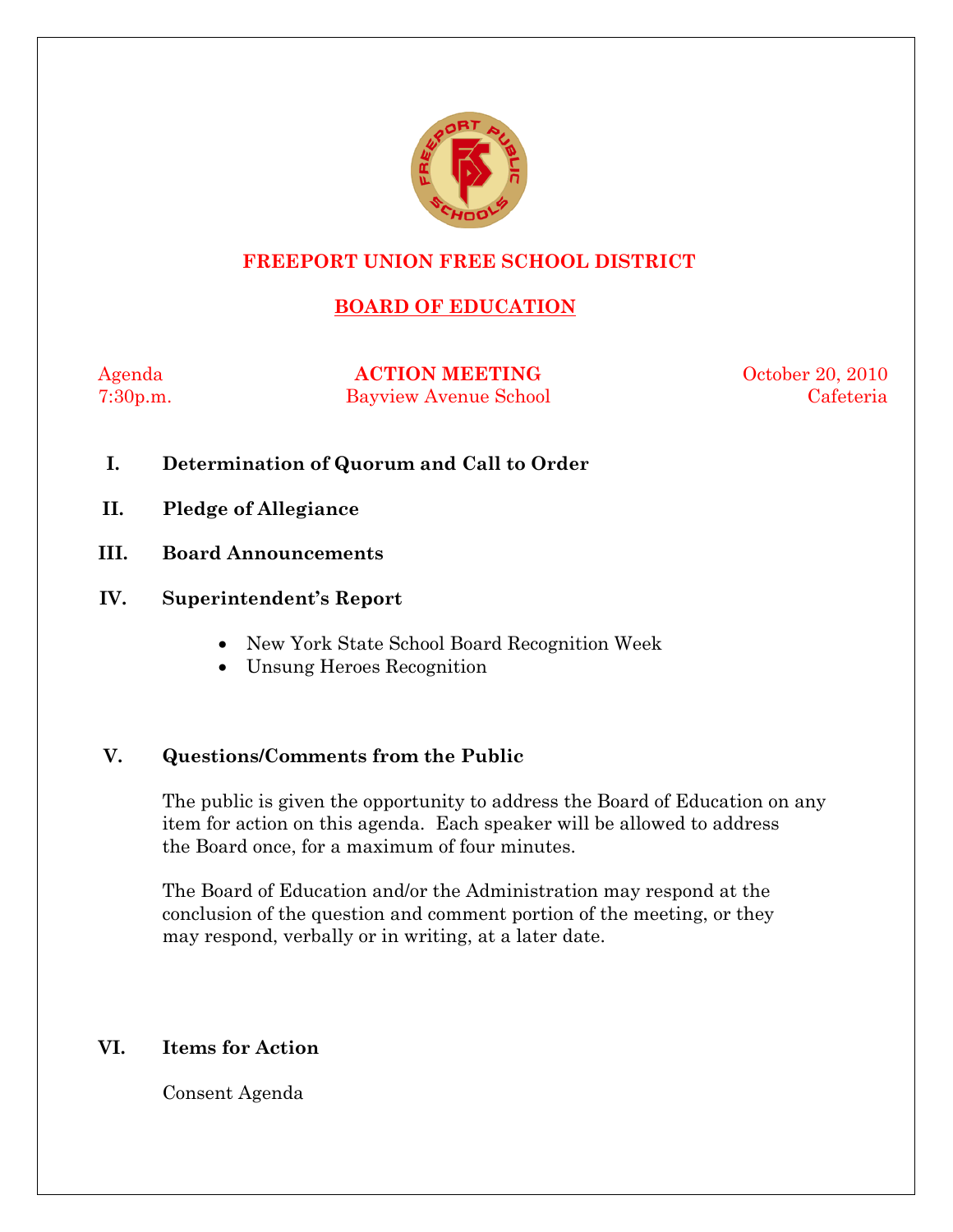#### *A* A<sup>2</sup> **Conserver - Approve Consent Agenda Items:**

**BE IT RESOLVED that the Board of Education of the Freeport Union Free School District hereby approves the following items; A; B (1, 2, 3, 4, 5, 6, 7, 8); C.** 

**A.** Acceptance of the Minutes of the Board of Education **TAB 1** 

# **Consent Approve**

|       | <b>B.</b>      | <b>Personnel Actions</b>                                                                                                                                                                                                                                                                                                 |                                                                                                                                                              |
|-------|----------------|--------------------------------------------------------------------------------------------------------------------------------------------------------------------------------------------------------------------------------------------------------------------------------------------------------------------------|--------------------------------------------------------------------------------------------------------------------------------------------------------------|
|       |                | 1. Leave of Absence<br>2. Resignation of Staff<br>3. Appointment of Staff - Permanent Substitute<br>4. Appointment of Staff - Teaching Assistant<br>5. Appointment of Staff – Probationary<br>6. Appointment of Staff - Temporary<br>7. Appointment of Co-curricular Advisors<br>8. Appointment of Winter Coaching Staff | TAB <sub>2</sub><br>TAB <sub>3</sub><br>TAB <sub>4</sub><br>TAB <sub>5</sub><br>TAB <sub>6</sub><br>TAB <sub>7</sub><br>TAB <sub>8</sub><br>TAB <sub>9</sub> |
|       | $\mathbf{C}$ . | <b>Education</b><br>1. Acceptance of the Minutes from the Committees on<br>Special Education and Preschool Education                                                                                                                                                                                                     | <b>TAB 10</b>                                                                                                                                                |
| VII.  |                | <b>Other Items for Action</b>                                                                                                                                                                                                                                                                                            |                                                                                                                                                              |
|       | $\mathbf{A}$ . | Personnel<br>1. Retirement of Staff<br>2. Granting of Tenure                                                                                                                                                                                                                                                             | <b>TAB 11</b><br><b>TAB 12</b>                                                                                                                               |
| VIII. | A.             | Finance<br>1. Acceptance of a Gift<br>2. Acceptance of a Gift<br>3. Acceptance of a Scholarship<br>4. Approval of Capital Project Credit Change Order                                                                                                                                                                    | <b>TAB 13</b><br><b>TAB 14</b><br><b>TAB 15</b><br><b>TAB 16</b>                                                                                             |